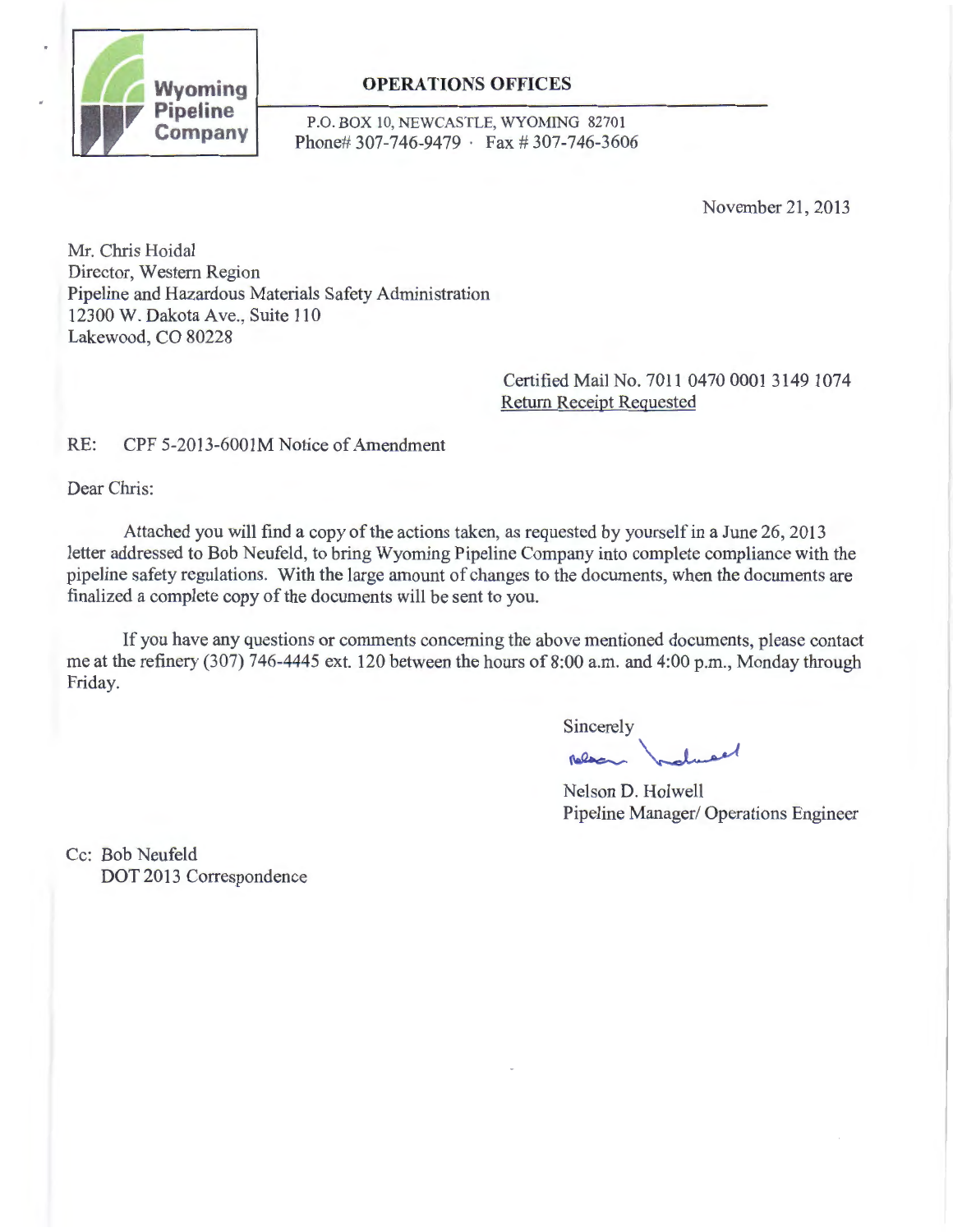(a) General. Each operator shall prepare and follow for each pipeline system a manual of written procedures for conducting normal operations and maintenance activities and handling abnormal operations and emergencies. This manual shall be reviewed at intervals not exceeding 15 months, but at least once each calendar year, and appropriate changes made as necessary to insure that the manual is effective. This manual shall be prepared before initial operations of a pipeline system commence, and appropriate parts shall be kept at locations where operations and maintenance activities are conducted.

WPC's Operations and Maintenance (O&M) Procedure Manual did not include a provision in their manual to address the design and construction of a pipeline to allow passage of in-line inspection (ILl) devices as required by §195.120(a). Each new pipeline and/or each line section of a pipeline where the line pipe or components have been replaced must be designed and constructed to accommodate passage of instrumented internal inspection devices. WPC's O&M procedure is inadequate because they did not clearly describe how their personnel will implement the requirements of §195.120(a) for new construction.

### Response:

#### From WPC Maintenance Manual § 4.063

#### 4.063 Materials

#### 1. Replacement Pipe

Where practical, pipe used for replacement shall conform to the specification of the pipe being replaced including process of manufacture, grade, wall thickness, minimum mill hydrostatic test, and any supplementary specifications. All repairs to the pipeline shall accommodate pigs. In cases where such pipe is not available, new replacement pipe shall conform to the specification. In cases where such pipe is not available, new replacement pipe shall have internal pressure design wall thickness equal to or greater than the pipe being replaced, and shall have sufficient wall thickness to withstand external pressure, if any. When an entire section of pipeline is to be constructed or replace, that section must be designed and constructed so an in-line inspection tool can pass through the new section of pipe as per  $$195.120(a).$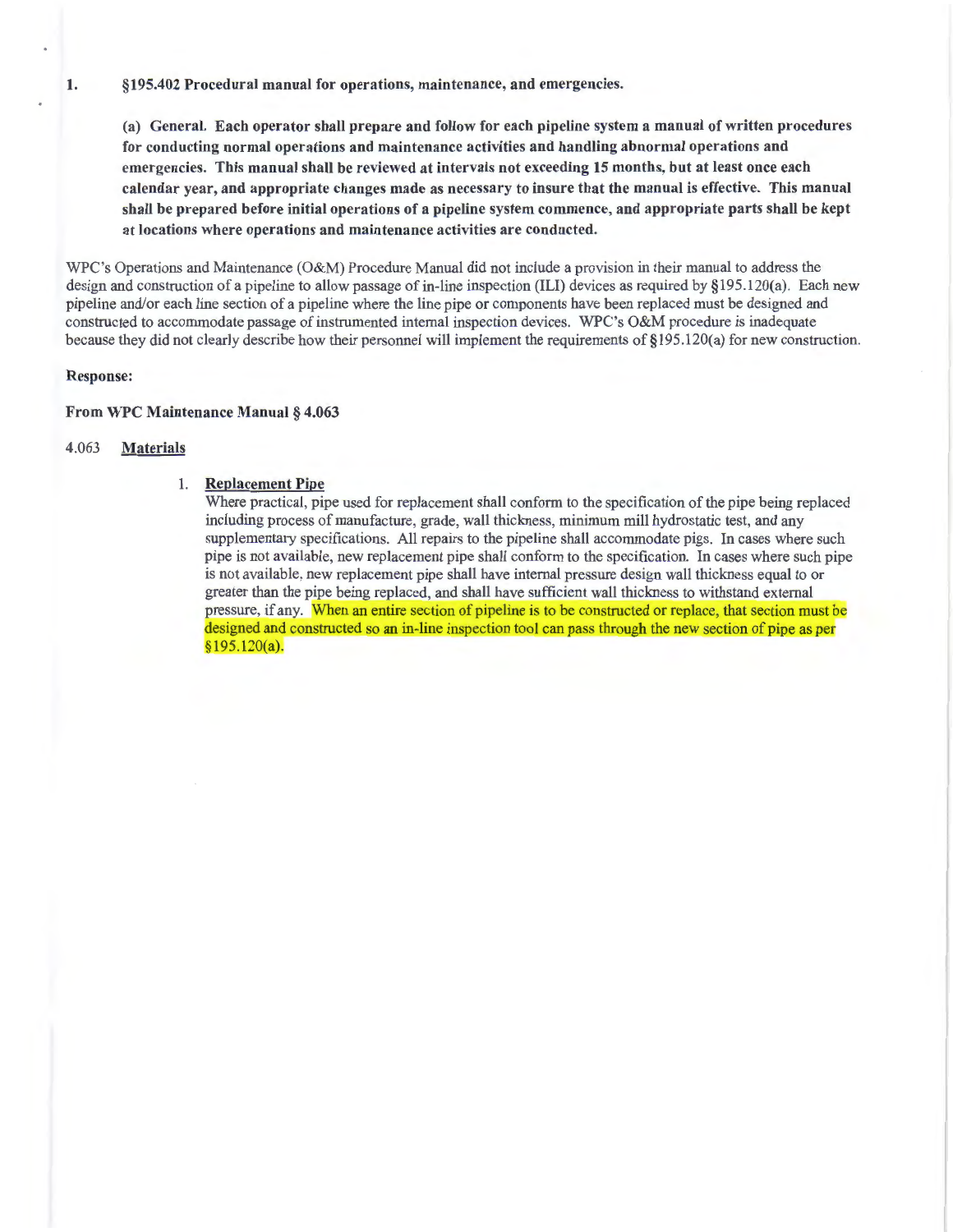(a) General. Each operator shall prepare and follow for each pipeline system a manual of written procedures for conducting normal operations and maintenance activities and handling abnormal operations and emergencies. This manual shall be reviewed at intervals not exceeding 15 months, but at least once each calendar year, and appropriate changes made as necessary to insure that the manual is effective. This manual shall be prepared before initial operations of a pipeline system commence, and appropriate parts shall be kept at locations where operations and maintenance activities are conducted.

WPC did not establish adequate written procedures for analyzing pipeline accidents to determine the cause as required by §195.402(c) (5). WPC's O&M procedure is inadequate because they did not clearly describe what actions must be taken to meet the requirement of section §195.402 (c) (5).

#### Response:

#### From WPC Operations Manual § 9A

### A. Accident Investigations

If an accident were to occur, Wyoming Pipeline Company utilizes the following accident investigation procedure.

- 1.) Statements are taken from all personnel involved in the accident.
- 2.) All personnel involved in operation of the crude pipeline at the time of the accident shall be taken in for a drug and alcohol test.
- 3.) An investigation committee is formed consisting of:
	- a. Pipeline Manager
	- b. Pipeline Supervisor
	- c. Plant Safety Supervisor
	- d. Personnel Involved
	- e. Shift Supervisor of personnel involved

Committee goes over all details of accident and attempts to find cause/causes.

- 1.) Operator qualifications and testing records shall be examined to fmd if personnel involved were supposed to be participating in the pipeline operation.
- 2.) Committee will review operating procedures and modify or add additional procedures to prevent the accident from occurring in the future and write up other recommendations.
- 3.) Committees findings are presented to VP of Refining for review and comments
- 4.) Incident Investigation Report Form is completed and filed. A copy of Wyoming Refining/Pipeline Company's Incident Investigation Report Form is shown below

Wyoming Refming/Pipeline Company shall maintain liaisons with local fire, police and other appropriate public officials to learn the responsibilities and resources available for emergency use.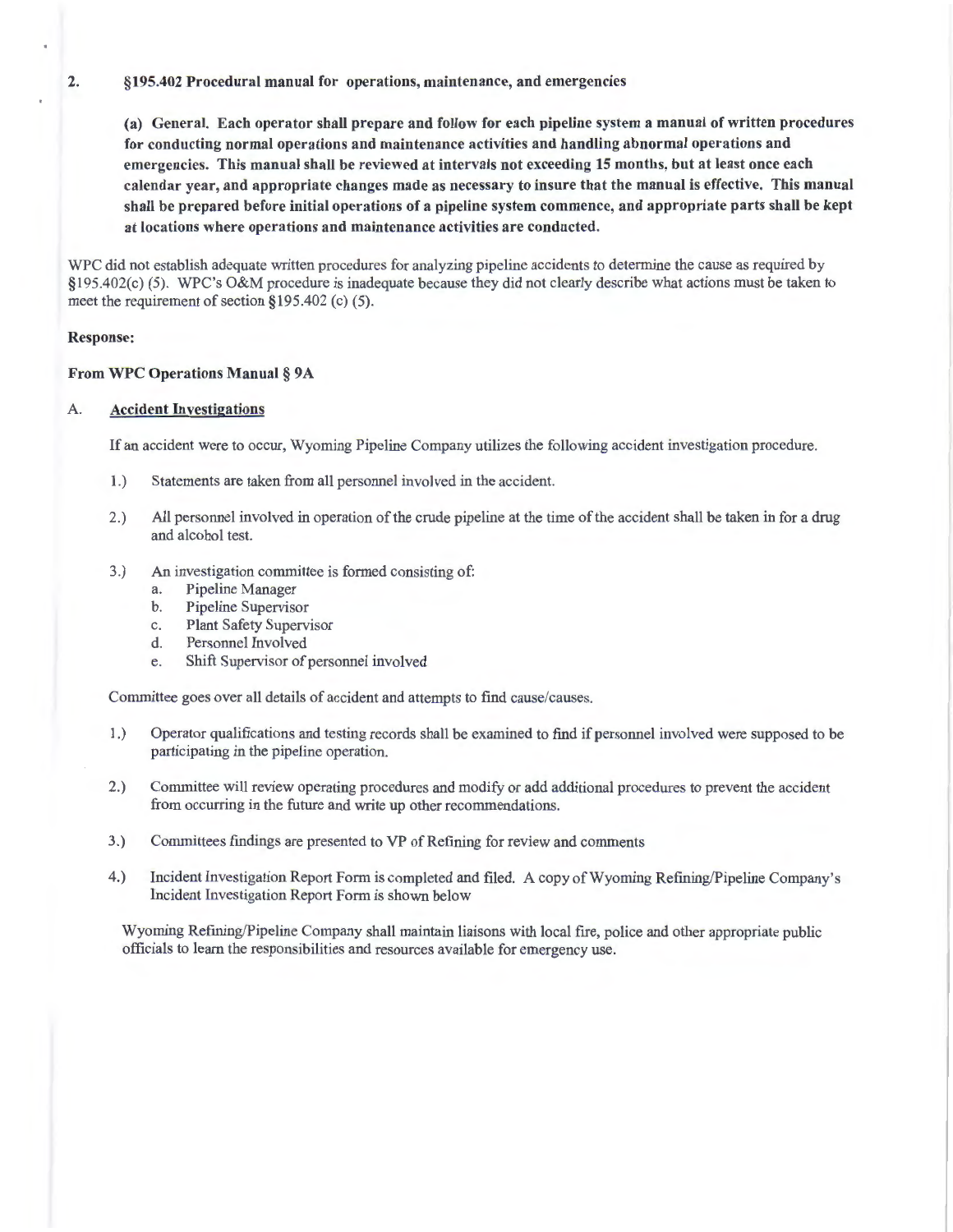(a) General. Each operator shall prepare and follow for each pipeline system a manual of written procedures for conducting normal operations and maintenance activities and handling abnormal operations and emergencies. This manual shall be reviewed at intervals not exceeding 15 months, but at least once each calendar year, and appropriate changes made as necessary to insure that the manual is effective. This manual shall be prepared before initial operations of a pipeline system commence, and appropriate parts shall be kept at locations where operations and maintenance activities are conducted.

WPC did not establish adequate written procedures for minimizing the potential for hazards and the possibility of recurrence of accidents as required by §195.402 (c) (6).

#### Response:

#### From WPC Operations Manual§ 9A

# A. Accident Investigations

If an accident were to occur, Wyoming Pipeline Company utilizes the following accident investigation procedure.

- 4.) Statements are taken from all personnel involved in the accident.
- 5.) All personnel involved in operation of the crude pipeline at the time of the accident shall be taken in for a drug and alcohol test.
- 6.) An investigation committee is formed consisting of:
	- f. Pipeline Manager
	- g. Pipeline Supervisor
	- h. Plant Safety Supervisor
	- 1. Personnel Involved
	- j. Shift Supervisor of personnel involved

Committee goes over all details of accident and attempts to find cause/causes.

- 5.) Operator qualifications and testing records shall be examined to find if personnel involved were supposed to be participating in the pipeline operation.
- 6.) Committee will review operating procedures and modify or add additional procedures to prevent the accident from occurring in the future and write up other recommendations.
- 7.) Committees findings are presented to VP of Refining for review and comments
- 8.) Incident Investigation Report Form is completed and filed. A copy of Wyoming Refming/Pipeline Company's Incident Investigation Report Form is shown below

Wyoming Refining/Pipeline Company shall maintain liaisons with local fire, police and other appropriate public officials to learn the responsibilities and resources available for emergency use.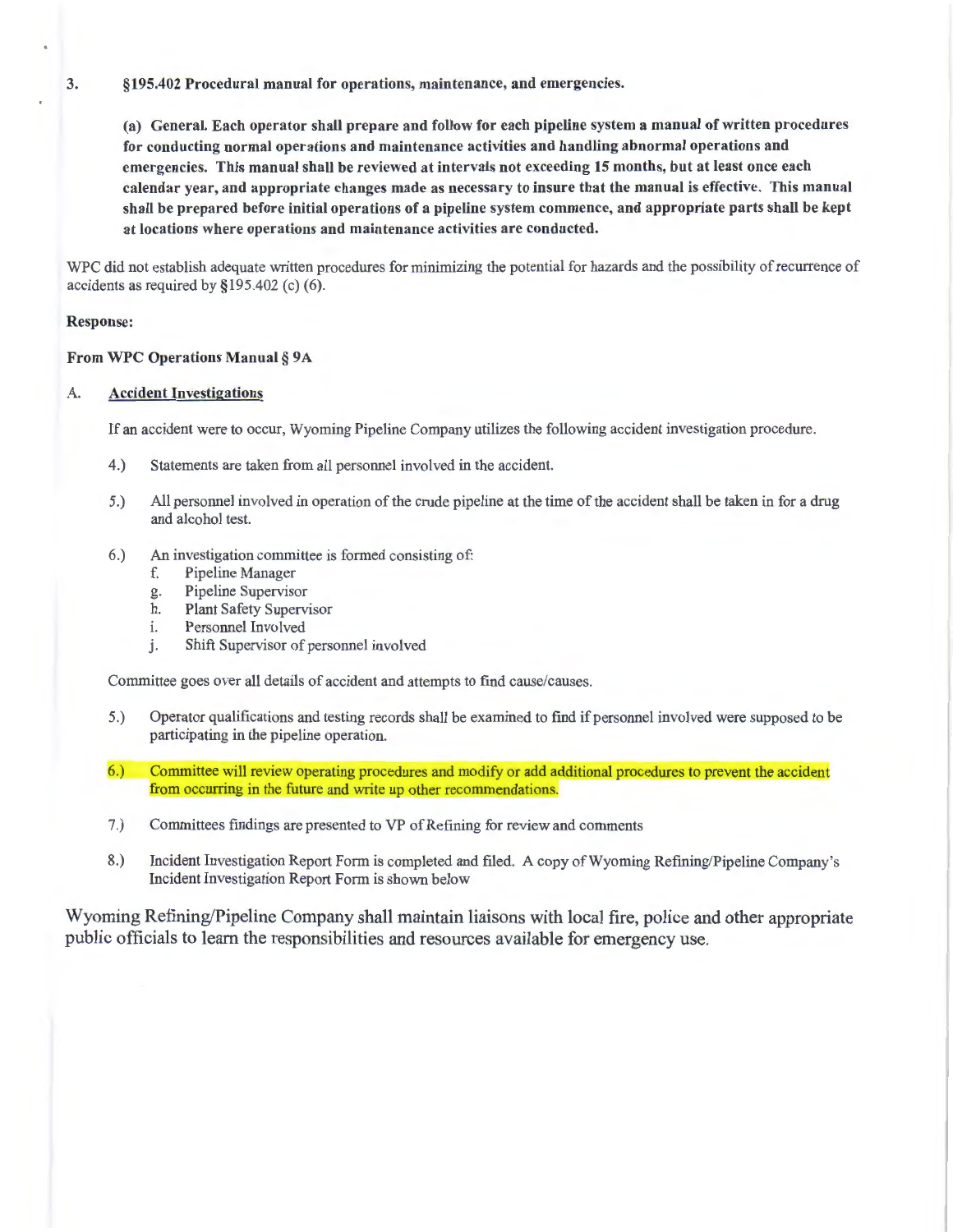(c) Maintenance and normal operations. The manual required by paragraph (a) of this section must include procedures for the following to provide safety during maintenance and normal operations:

(3) Operating, maintaining, and repairing the pipeline system in accordance with each of the requirements of the subpart and subpart H of this part.

WPC's O&M Procedure Manual did not include a section to address signage at pump stations and breakout tank areas. Signage at pumping stations and breakout tank areas are necessary to ensure the operator can be reached at all times, including emergencies, as required by §195.434. WPC's O&M procedure is inadequate because they did not clearly describe where signage must be maintained to meet the requirements of §195.434.

#### Response:

#### From WPC Maintenance Manual§ 4.031

4.031 Security

#### 1. Building

Inspect windows and window locks for breakage and/or deterioration; doors including hinges and locks; company warning signs for painting and deterioration. All the signage should be legible and contain the following information; Wyoming Pipeline Company and 24-hr phone number.

# 2. Fences

Inspect gates for hinge freedom; locks for breakage and/or deterioration; company warning signs for painting and deterioration. All the signage should be legible and contain the following information; Wyoming Pipeline Company and 24-hr phone number.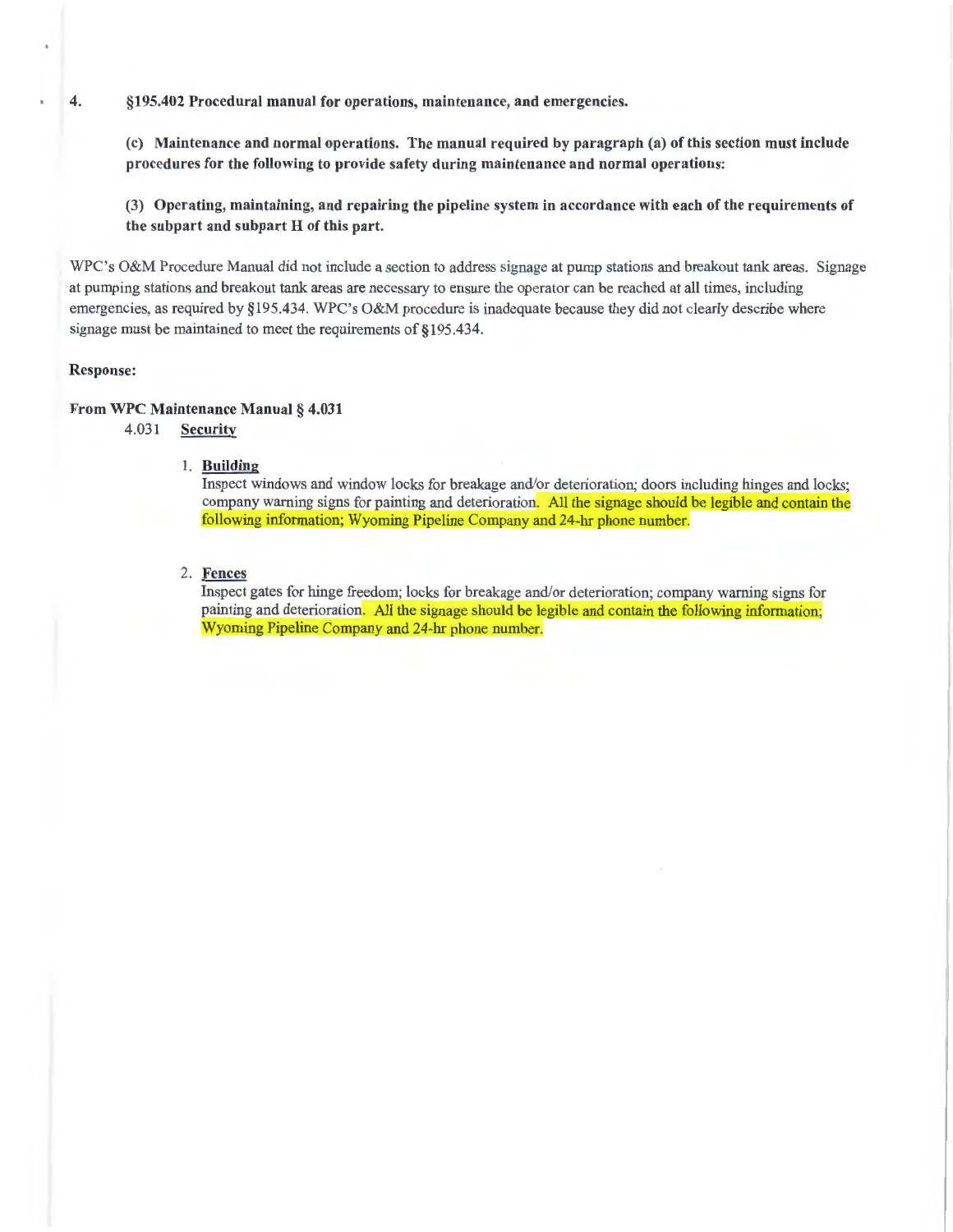(c) Maintenance and normal operations. The manual required by paragraph (a) of this section must include procedures for the following to provide safety during maintenance and normal operations:

(3) Operating, maintaining, and repairing the pipeline system in accordance with each of the requirement of this subpart and subpart H of this part.

WPC did not establish adequate written procedures for testing, inspecting, and maintaining an overfill protection system at the required intervals per §195.428(c) and according to API Recommended Practice 2350. Overfill devices are required for aboveground breakout tanks that are constructed or significantly altered after October 2, 2000 as required by §195.428 (c), unless an operator notes in the manual required by §195.402 why compliance with that part is not necessary for safety of the tank. Therefore, WPC's O&M procedure is inadequate because they did not clearly describe what actions must be taken to meet the requirement of §195.428(c).

#### Response:

WPC is currently addressing this issue by installing a new Yokogawa SCADA system with advanced communications. This system will allow for advanced interlocks between stations. Interlocks will include but not be limited to:

- a. LACT unit pump shutdowns at station with high tank levels at the station
- b. main line pump shutdowns at station with high tank levels at the adjoining station,
- c. main line pump shutdowns at station with low tank levels at the station,
- d. high pump discharge pressures,
- e. low pump suction pressures,
- f. sudden pressure drop main line shutdown

This system is scheduled to come online in the Spring of 2014 at which time procedures will be put in place for the requirements of§195.428(c) and according to API Recommended Practice 2350 and inserted in WPC Operation and Maintenance Manual .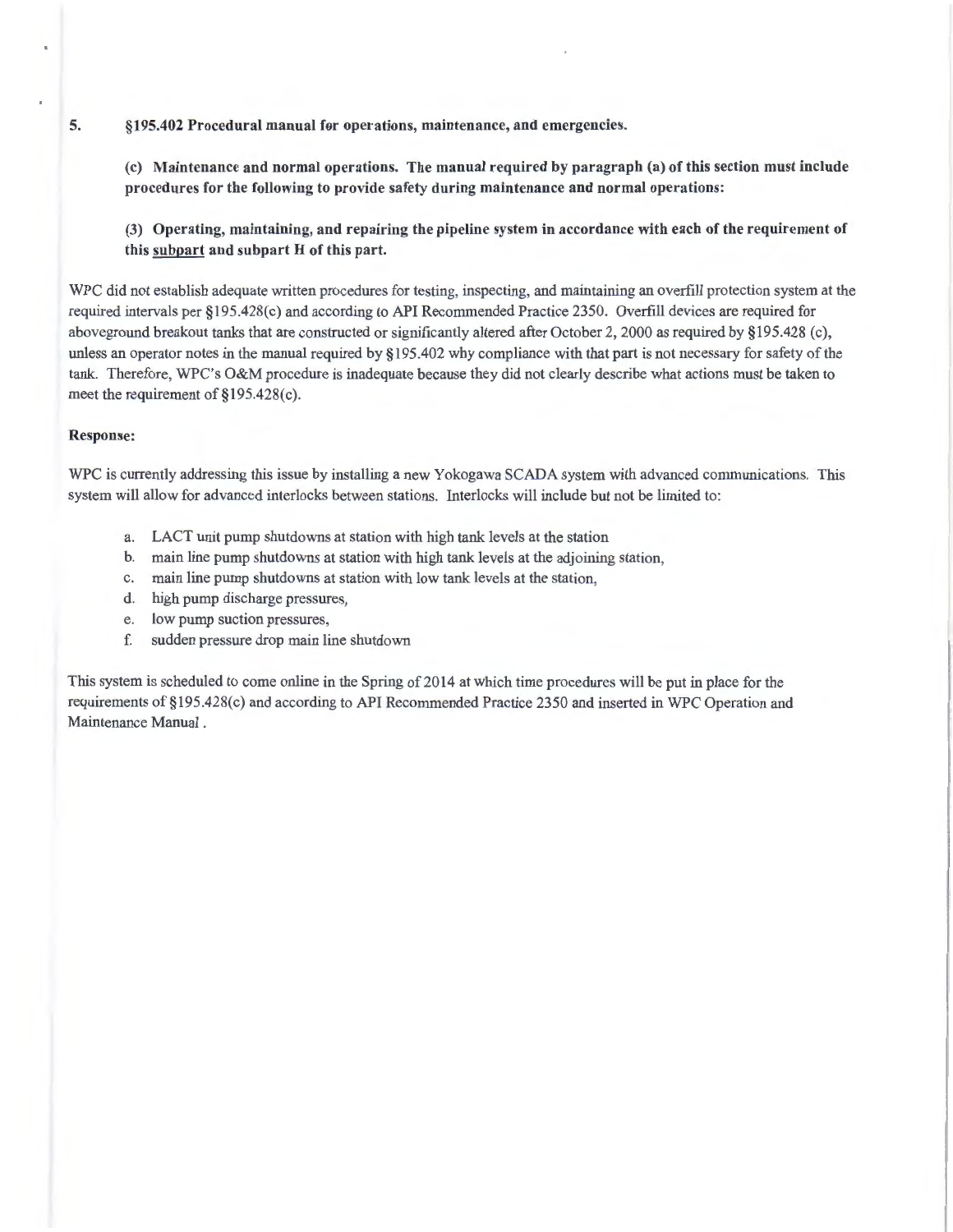(c) Maintenance and normal operations. The manual required by paragraph (a) of this section must include procedures for the following to provide safety during maintenance and normal operations:

(3) Operating, maintaining, and repairing the pipeline system in accordance with each of the requirements of this subpart and subpart H of this part.

WPC did not establish adequate written procedures for inspecting the physical integrity of in service atmospheric aboveground breakout tanks according to API Standard 653 as required by §195.432(b), e.g. routine in-service inspections(monthly), external inspection. WPC's O&M procedure is inadequate because they did not clearly describe how their personnel will implement the requirements of §195.432(b).

### Response:

#### From WPC Maintenance Manual § 4.036

#### 4.036 Breakout Tanks

The crude system has 4 breakout tanks in use. There is 1-10,000 bbls at HA Creek, 1-20,000 and 1-10,000 bbl at Fiddler Creek and 1-5,000 bbl at Skull Creek. All other tanks are main crude LACT receiving and Blending tanks for crude to the refmery.

WPC personnel shall conduct a physical inspection of the external condition of all breakout tanks per  $§195.432(b)$  (API 653 § 6.31). This requires monthly in-service inspections including a visual inspection of the tanks external surface. Evidence of leaks, shell distortion, signs of settlement, corrosion, and condition of the foundation, paint coating, insulation system (if any) and appurtenances should be documented.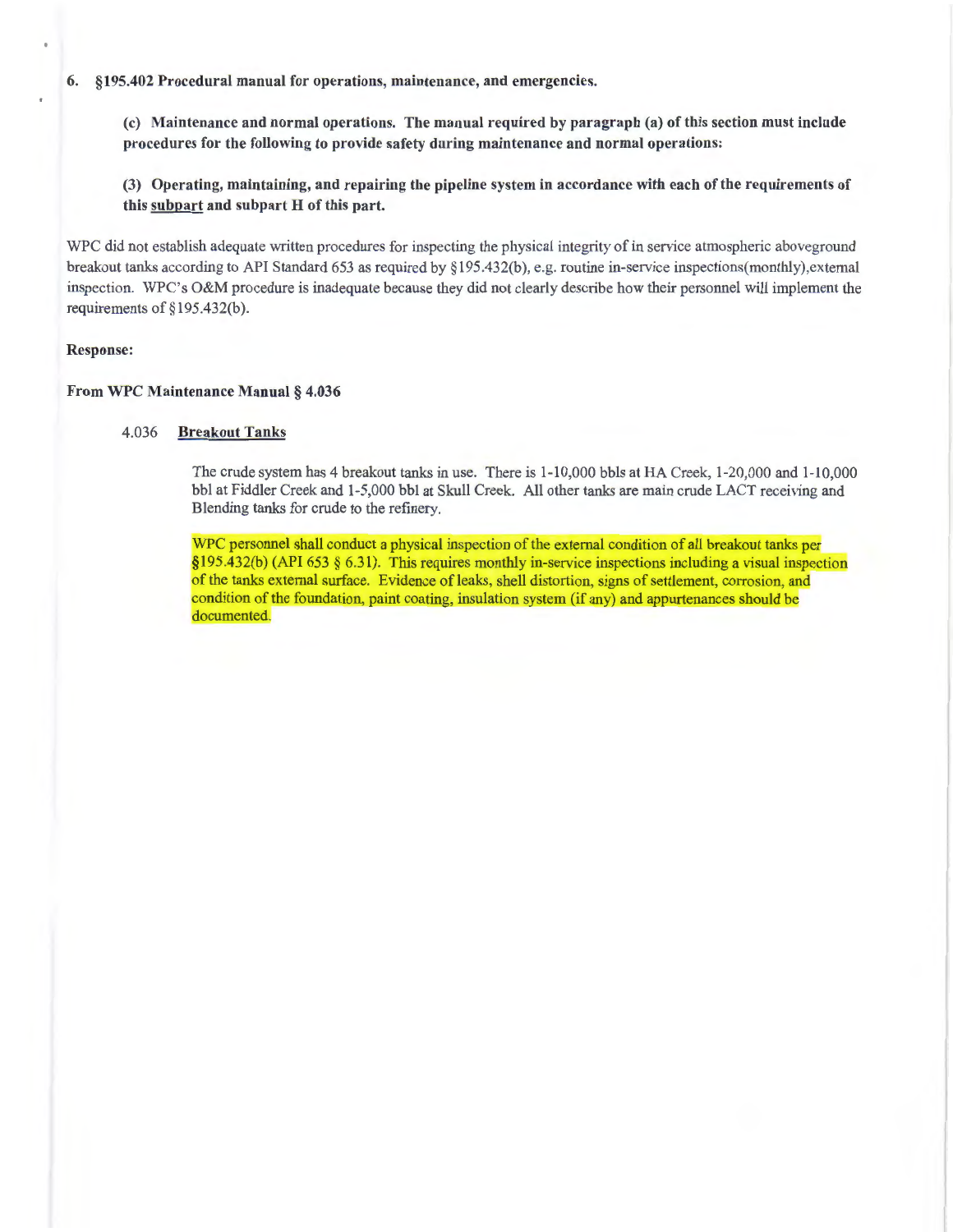(c) Maintenance and normal operations. The manual required by paragraph (a) of this section must include procedures for the following to provide safety during maintenance and normal operations:

(3) Operating, maintaining, and repairing the pipeline system in accordance with each of the requirement of this subpart and subpart H of this part.

WPC did not establish adequate written procedures for maintaining the daily operating records as required by §195.404(b).

# Response:

WPC is currently addressing this issue by installing a new Yokogawa SCADA system with advanced communications. This system will allow for data retention for all parameters monitored by the SCADA system on a continuous basis.

This system is scheduled to come online in the Spring of 2014 at which time data retention of daily operating records as required by § 19 5 .404(b) will be maintained and written procedures pertaining to daily operation record retention will be in place and inserted in WPC Operations and Maintenance Manual.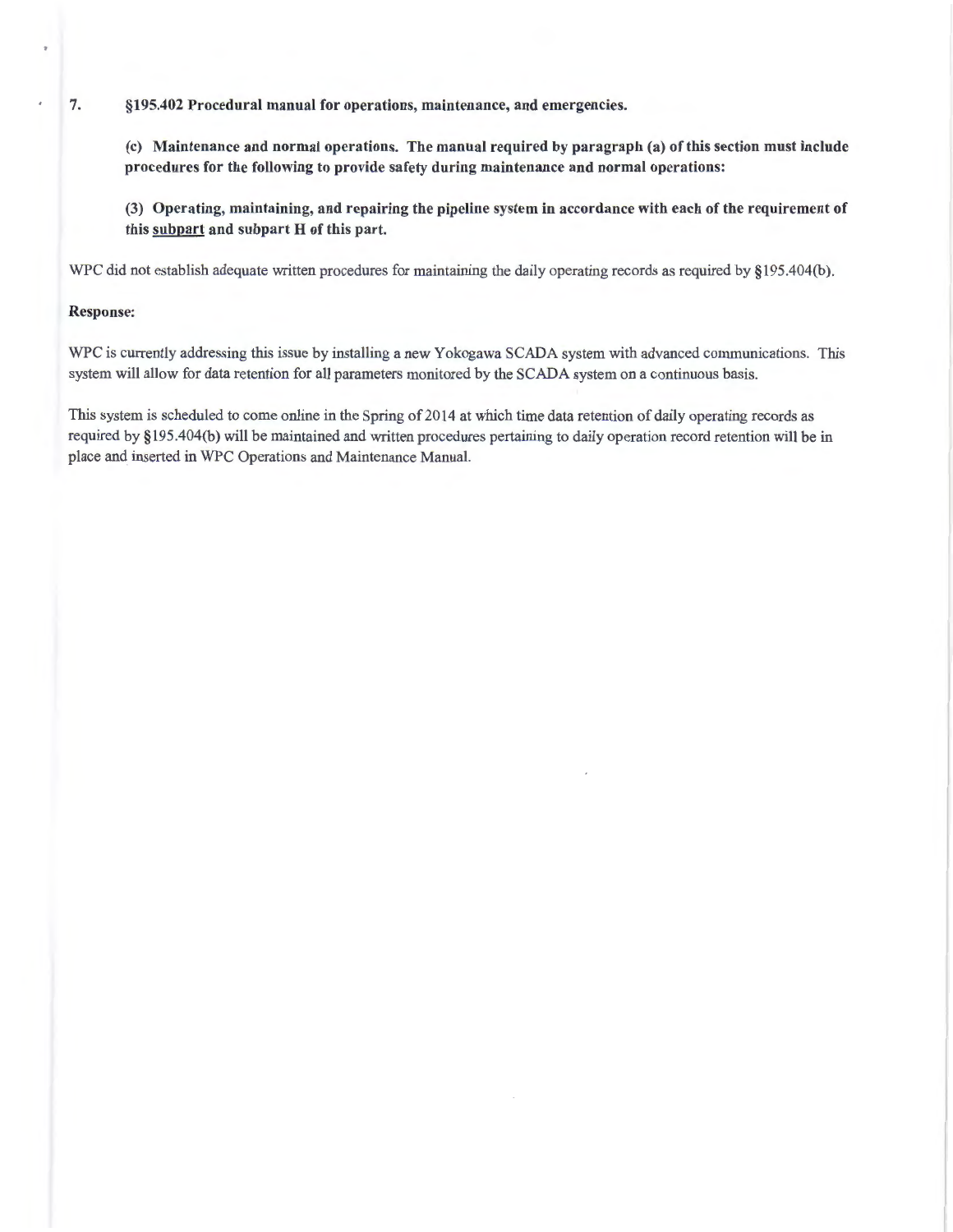(c) Maintenance and normal operations. The manual required by paragraph (a) of this section must include procedures for the following to provide safety during maintenance and normal operations:

(3) Operating, maintaining, and repairing the pipeline system in accordance with each of the requirements of this subpart and subpart  $H$  of this part.

WPC did not establish adequate written procedures for maintaining current records or maps to show the location of cathodically protected pipelines, cathodic protection facilities, and neighboring structures bonded to cathodic protections systems as required by subpart H, §195.589(a). WPC's O&M procedure is inadequate because they did not clearly describe what actions must be taken to meet the requirement of §195.589(a).

## Response:

Per § 195.12 (c)(2)(iv) and § 195.12 (c)(3)(A)(iii), WPC is not required to comply with Subpart H – Corrosion Control until Oct. 1, 2014, however WPC is currently scheduling to have a third party contractor in to perform a close interval survey for the entire crude rural low-stress pipeline in the Spring of 2014. During this survey, UPS coordinates will be will be taken of all facilities, rectifiers, test stations and other structures required by §195.589(a). These items will be mapped and retained for the time periods required by §195.589(c). WPC will prepare written procedures for maintaining current records or maps to show the location of cathodically protected pipelines, cathodic protection facilities, and neighboring structures bonded to cathodic protections systems during this survey and insert these procedures in the Cathodic Protection Manual.

### 9. §195.402 Procedural manual for operations, maintenance, and emergencies.

(c) Maintenance and normal operations. This manual required by paragraph (a) of this section must include procedures for the following to provide safety during maintenance and normal operations:

# (3) Operating, maintaining, and repairing the pipeline system in accordance with each of the requirements of this subpart and subpart  $H$  of this part.

WPC did not establish adequate written procedures to address when and how cathodic protection system used to control corrosion on the bottom of an aboveground breakout tank must be inspected per subpart H, §195.573(d). Each cathodic protection system used to control corrosion on the bottom of an aboveground breakout tank must be inspected in accordance with API Recommended Practice 651 as required by §195.573(d), unless operator notes in the corrosion control procedures established under §195.402(c) (3) why compliance with all or certain operation and maintenance provisions of API RP 651 is not necessary for the safety of the tank. Meanwhile, WPC's O&M procedure is inadequate because they did not clearly describe how their personnel will implement the requirements of section §195.573(d)

#### Response:

Per §195.12 (c)(2)(iv) and §195.12 (c)(3)(A)(iii), WPC is not required to comply with Subpart H – Corrosion Control until Oct. 1, 2014, however WPC is currently scheduling to have a third party contractor onsite to perform a close interval survey for the entire crude rural low-stress pipeline in the Spring of 2014. During this survey, written procedures to address when and how cathodic protection system used to control corrosion on the bottom of an aboveground breakout tank must be inspected per subpart H, §195.573(d) will be prepared and inserted in the Cathodic Protection Manual.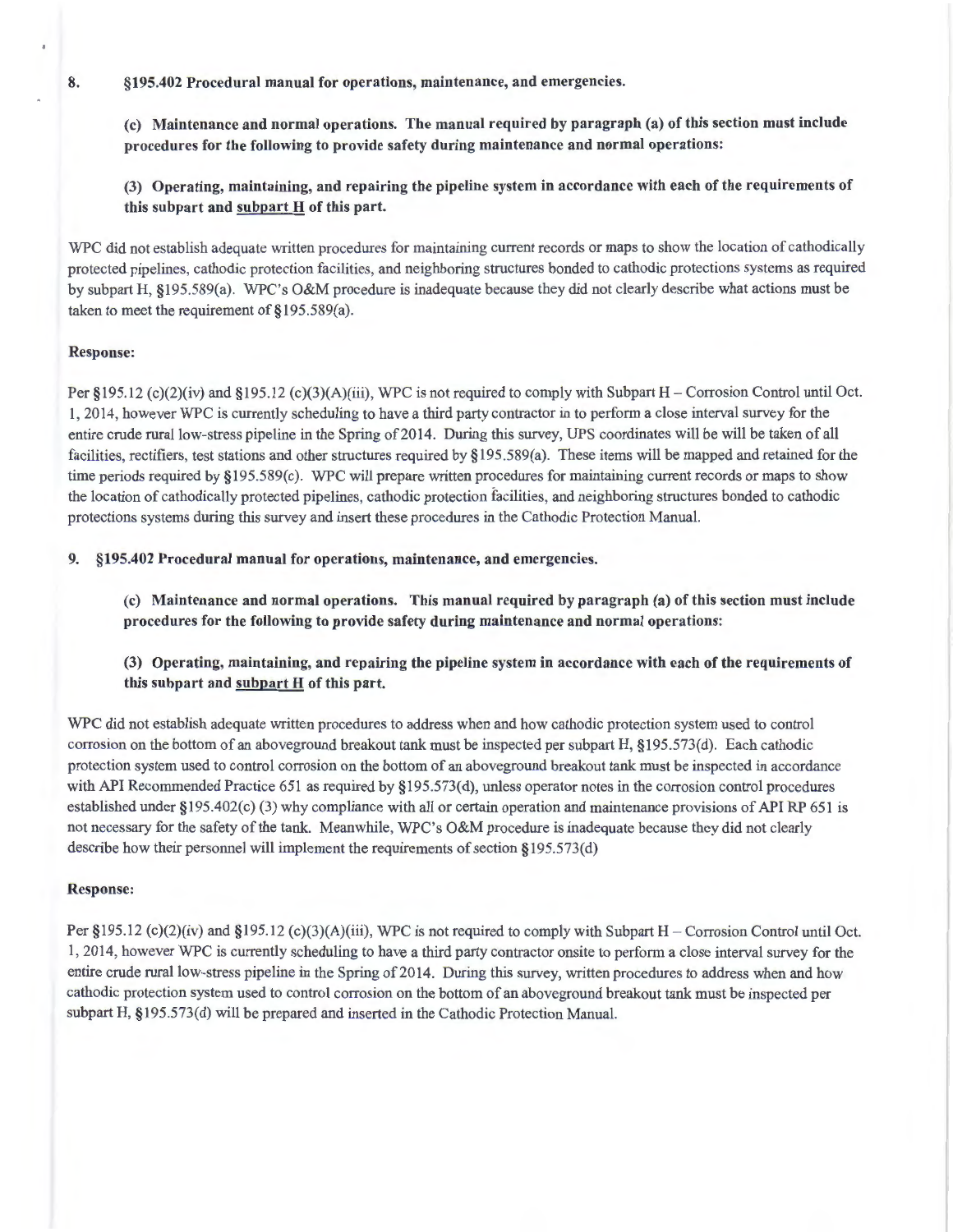(c) Maintenance and normal operations. The manual required by paragraph (a) of this section must include procedures for the following to provide safety during maintenance and normal operations:

(3) Operating, maintaining, and repairing the pipeline system in accordance with each of the requirements of this subpart and subpart H of this part.

WPC did not establish adequate written procedures to describe the circumstance is which a CIS or comparable technology is practicable and necessary, as required by subpart H, §195.573(a)(2), and in accordance with paragraph 10.1.3 of NACE SP 0169. Each operator must identify not more than 2 years after cathodic protection is installed, the circumstances in which a close-interval survey or comparable technology is practicable and necessary as required by §195.573(a)(2). WPC's O&M procedure is inadequate because they did not clearly describe how their personnel will implement the requirements of §195.573(a)(2).

## Response:

Per  $\S 195.12$  (c)(2)(iv) and  $\S 195.12$  (c)(3)(A)(iii), WPC is not required to comply with Subpart H – Corrosion Control until Oct. 1, 2014, however WPC is currently scheduling to have a third party contractor onsite to perform a close interval survey for the entire crude rural low-stress pipeline in the Spring of 2014. During this survey, written procedures to describe the circumstance is which a CIS or comparable technology is practicable and necessary, as required by subpart H, §195.573(a)(2) will be prepared and inserted in the Cathodic Protection Manual.

11. §195.402 Procedural manual for operations, maintenance, and emergencies.

(c) Maintenance and normal operations. The manual required by paragraph (a) of this section must include procedures for the following to provide safety during maintenance and normal operations:

(3) Operating, maintaining, and repairing the pipeline system in accordance with each of the requirements of this subpart and subpart H of this part.

WPC did not establish adequate written procedures for defining the interference bonds (critical and non-critical) and how to electrically check for proper performance of each bond as required by subpart H, §195.573 (c). The O&M manual needs to address the difference between critical and non-critical bonds and how to inspect the two (2) types. Interference Bond whose failure would jeopardize structural protection must be inspected as required by §195.573(c). WPC's O&M procedure is inadequate because they did not clearly describe how their personnel will implement the requirement of §195.573 (c).

# Response:

Per  $\S 195.12$  (c)(2)(iv) and  $\S 195.12$  (c)(3)(A)(iii), WPC is not required to comply with Subpart H – Corrosion Control until Oct. 1, 2014, however WPC is currently scheduling to have a third party contractor onsite to perform a close interval survey for the entire crude rural low-stress pipeline in the Spring of 2014. During this survey, written procedures for defining the interference bonds (critical and non-critical) and how to electrically check for proper performance of each bond as required by subpart H, § 195.573 (c) will be prepared and inserted in the Cathodic Protection Manual.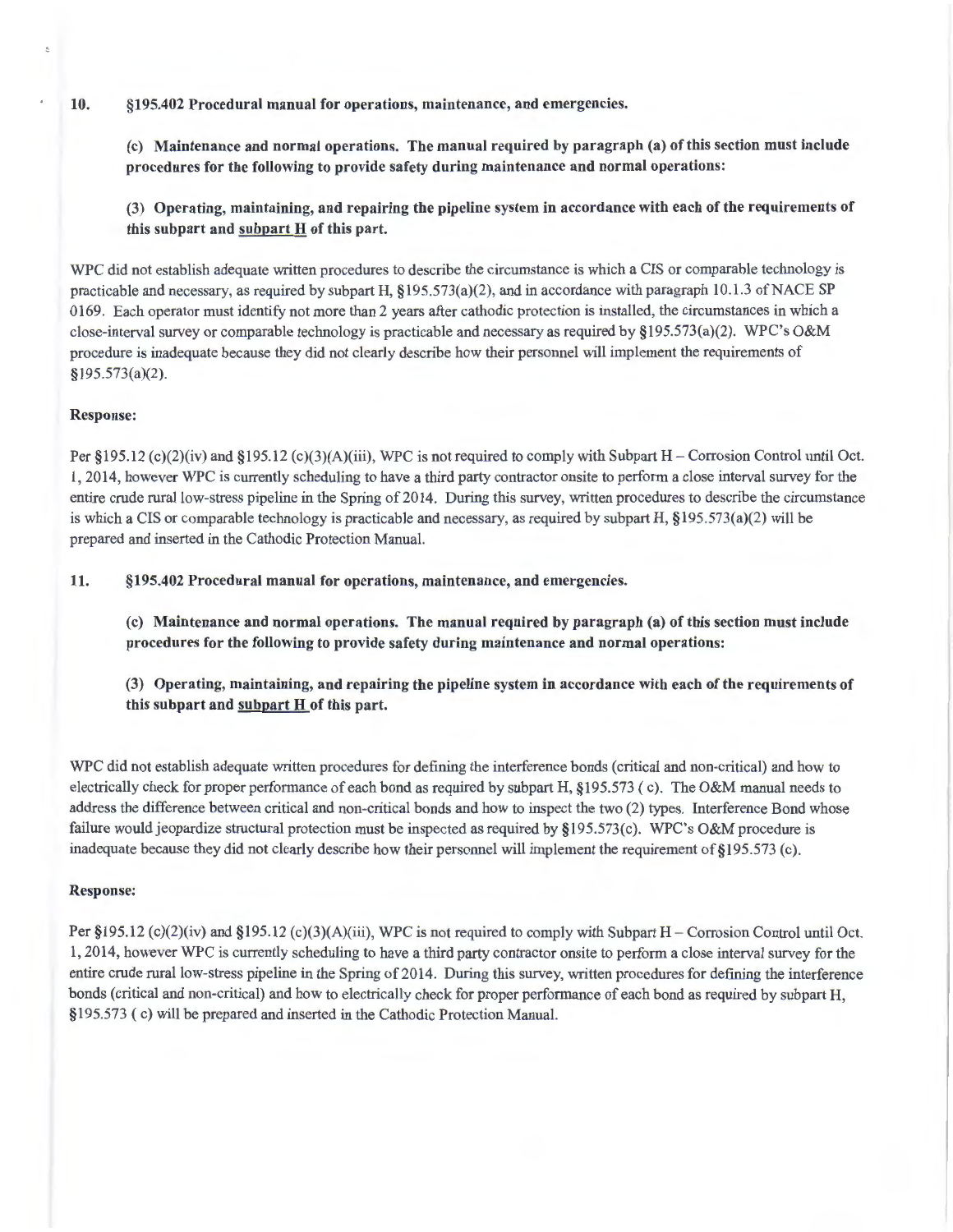(c) Maintenance and normal operations. The manual required by paragraph (a) of this section must include procedures for the following to provide safety during maintenance and normal operations:

(3) Operating, maintaining, and repairing the pipeline system in accordance with each of the requirements of this subpar and subpart H of this part.

WPC did not establish adequate written procedures for electrically isolating each buried or submerged pipeline from other metallic structures unless they electrically interconnect and cathodically protect the pipeline and other structures as a single unit per subpart H, §195.575(a), e.g. casings, custody transfer points/flanges. WPC's O&M procedure is inadequate because they did not clearly describe how their personnel will implement the requirements of §195.575(a)

#### Response:

Per §195.12 (c)(2)(iv) and §195.12 (c)(3)(A)(iii), WPC is not required to comply with Subpart H – Corrosion Control until Oct. 1, 2014, however WPC is currently scheduling to have a third party contractor onsite to perform a close interval survey for the entire crude rural low-stress pipeline in the Spring of 2014. During this survey written procedures for electrically isolating each buried or submerged pipeline from other metallic structures unless they electrically interconnect and cathodically protect the pipeline and other structures as a single unit per subpart H, §195.575(a) will be prepared and inserted in the Cathodic Protection Manual.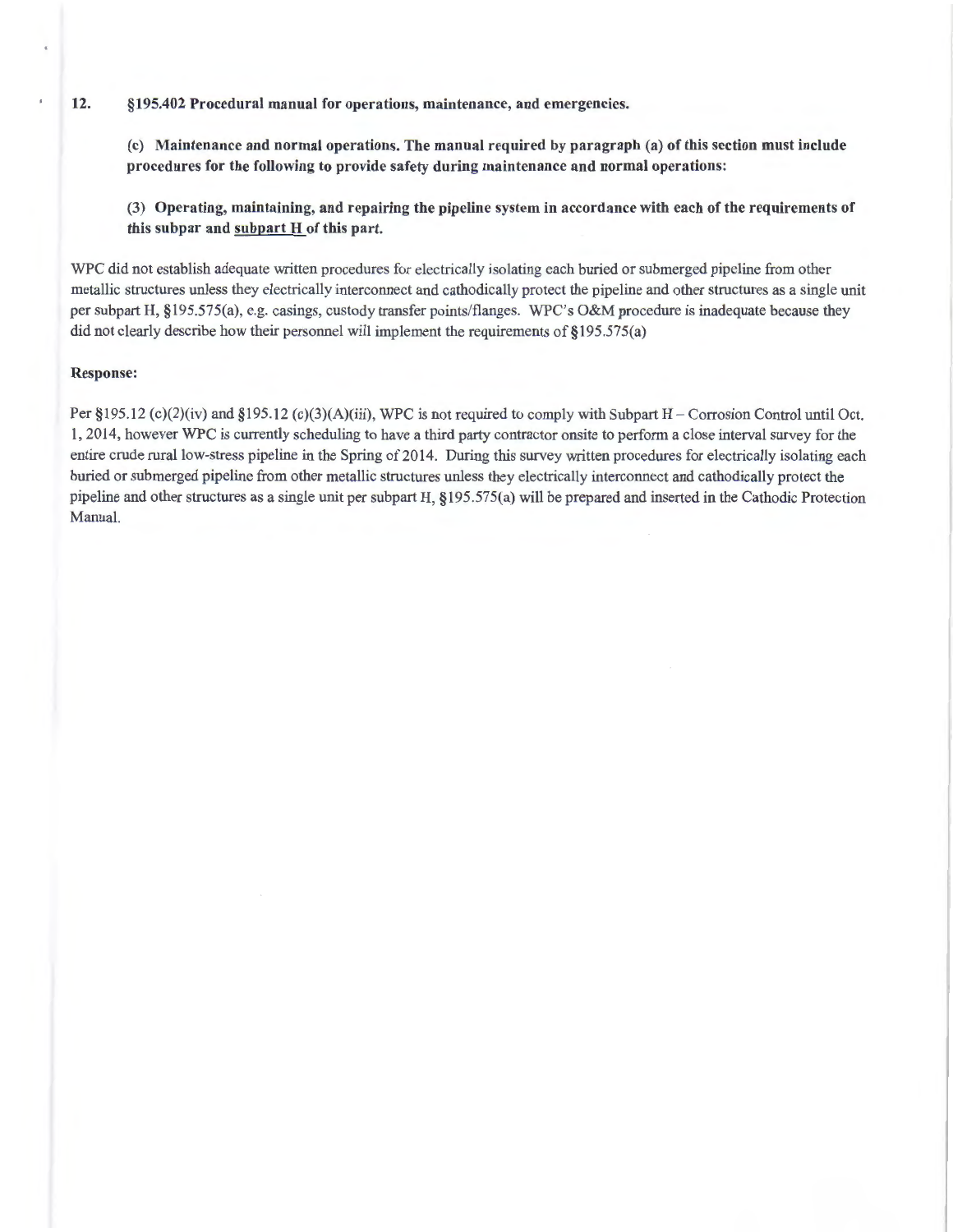(a) General. Each operator shall prepare and follow for each pipeline system a manual of written procedures for conducting normal operations and maintenance activities and handling abnormal operations and emergencies. This manual shall be reviewed at intervals not exceeding 15 months, but at least once each calendar year, and appropriate changes made as necessary to insure that the manual is effective. This manual shall be prepared before initial operations of a pipeline system commence, and appropriate parts shall be kept at locations where operations and maintenance activities are conducted.

WPC did not establish adequate written procedures to address training program to instruct emergency response personnel to the following types of emergencies: carry out the emergency procedures that relate to their assignments, know the characteristics and hazards of hazardous liquids transported, recognize conditions that are likely to cause emergencies, predict the consequences of facility malfunctions or failures and hazardous liquids spills, and take appropriate corrective action, take steps necessary to control any accidental release of hazardous liquid and to minimize the potential for fire , explosion, toxicity, or environmental damage and learn the potential causes, types, sizes and consequence of fire and the appropriate use of simulated pipeline emergency condition. WPC's emergency procedures must clearly describe what actions must be taken to meet the minimum emergency scenario requirements of §195.403(a).

#### Response:

All of this information is contained in WPC Crude Pipeline Oil Spill Response Plan Sequence No. 267. This is a large amount of information and WPC is preparing to submit an updated version of this document to the US DOT in December of this year and a copy can be sent to PHMSA at that time.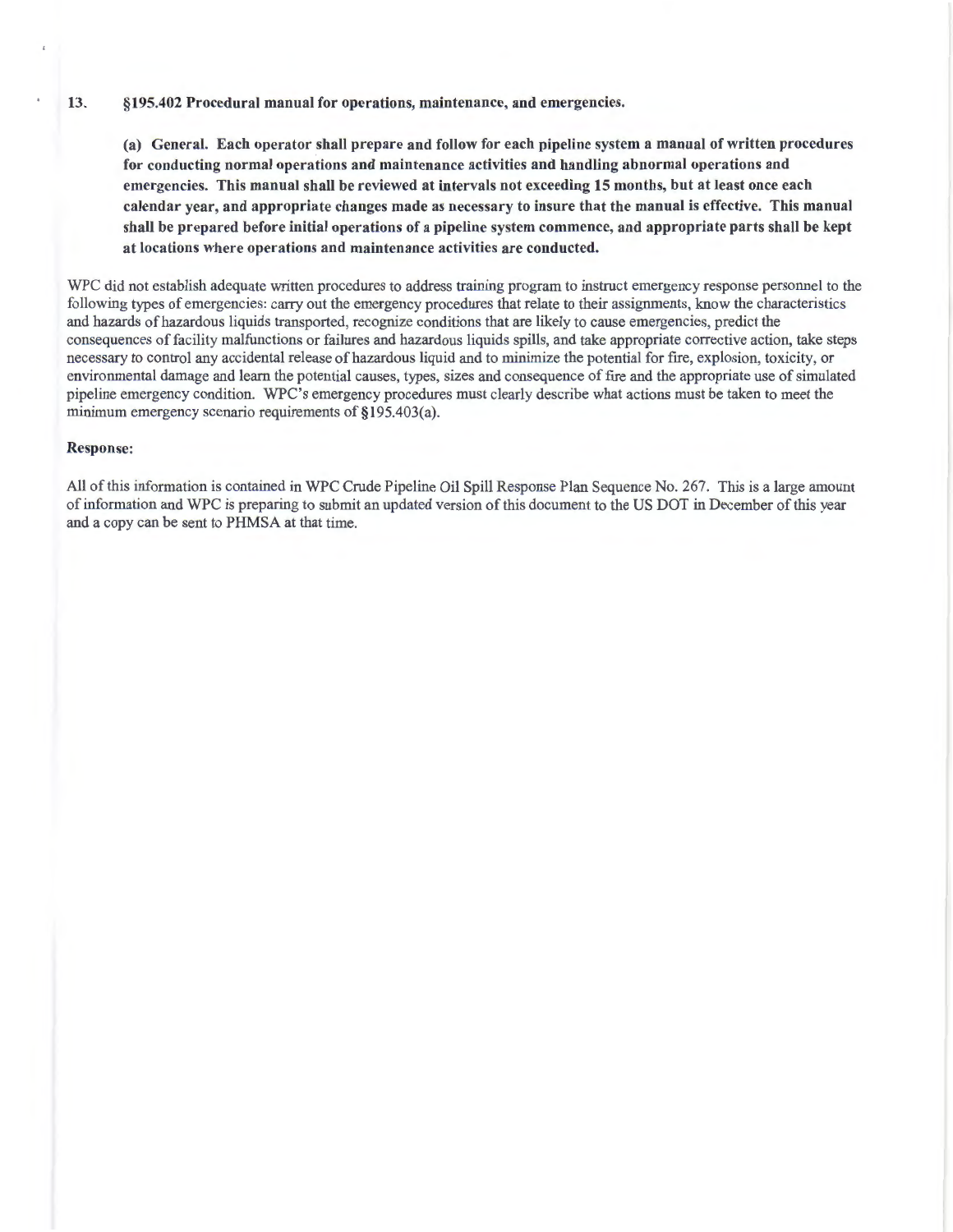(a) General. Each operator shall prepare and follow for each pipeline system a manual of written procedures for conducting normal operations and maintenance activities and handling abnormal operations and emergencies. This manual shall be reviewed at intervals not exceeding 15 months, but at least once each calendar year, and appropriate changes made as necessary in insure that the manual is effective. This manual shall be prepared before initial operations of a pipeline system commence, and appropriate parts shall be kept at locations where operations and maintenance activities are conducted.

WPC did not establish adequate written emergency procedures for reviewing with personnel their performance in meeting the objectives of the emergency response training program. It also did not include a requirement for making appropriate changes to the emergency response training program as necessary to ensure that it is effective. Each operator shall, at intervals not exceeding 15 months, but at least once each calendar year, review with personnel their performance and make appropriate changes to the emergency response training program as required by §195.403(b). WPC's emergency procedure is inadequate because they did not clearly describe what actions must be taken to meet the requirements of §195.403(b).

# Response:

All of this information is contained in WPC Crude Pipeline Oil Spill Response Plan Sequence No. 267. WPC is preparing to submit an updated version of this document to the US DOT in December of this year.

# SECTION 6 TRAINING & EQUIPMENT TESTING PROCEDURES WYOMING PIPELINE COMPANY (WPC) Crude Pipeline Oil Spill Response Plan

# 1) Operations Personnel Responsibilities & Training Procedures

# PIPELINE CONTROLLERS

- a) Perform tabletop drills with Manager or Operations Foreman, semi-annually if possible but at least annually.
- b) On job training (OJT) is using qualified Controller, with new or relief Controller. This is done when training and to refresh relief Controller before relief assignments.
- c) Attend Operations/Safety Meetings with all personnel. Coordinating discussions are reviewed at this time.
- d) Attend fire and emergency meetings annually.
- e) Attend a fire drill annually.
- f) Attend an annual breathing apparatus drill.
- g) Complete all required modules in the Computer Based Training system

# 2) Maintenance Personnel Responsibilities & Training Procedures

# PIPELINE EQUIPMENT OPERATORS

- a) Perform an equipment deployment drill and inventory annually. This may be announced or unannounced.
- b) Receive OJT on all pipeline leak response equipment supervised by the Maintenance Foreman.
- c) Receive OJT on pipeline operations from Pipeline Controllers or the Operations Foreman on a routine basis.
- d) Attend fire and emergency meeting held annually.
- e) Attend an annual fire drill.
- f) Attend a self-contained breathing apparatus drills are performed annually.
- g) Attend Operations/Safety Meeting monthly.
- h) Complete all required modules in the Computer Based Training system

# 3) Qualified Individual's Responsibilities & Training Procedures

- a) Read and review the Spill Response Plan and make appropriate changes so plan is effective. (All)
- b) Understand response requirements and equipment. (All)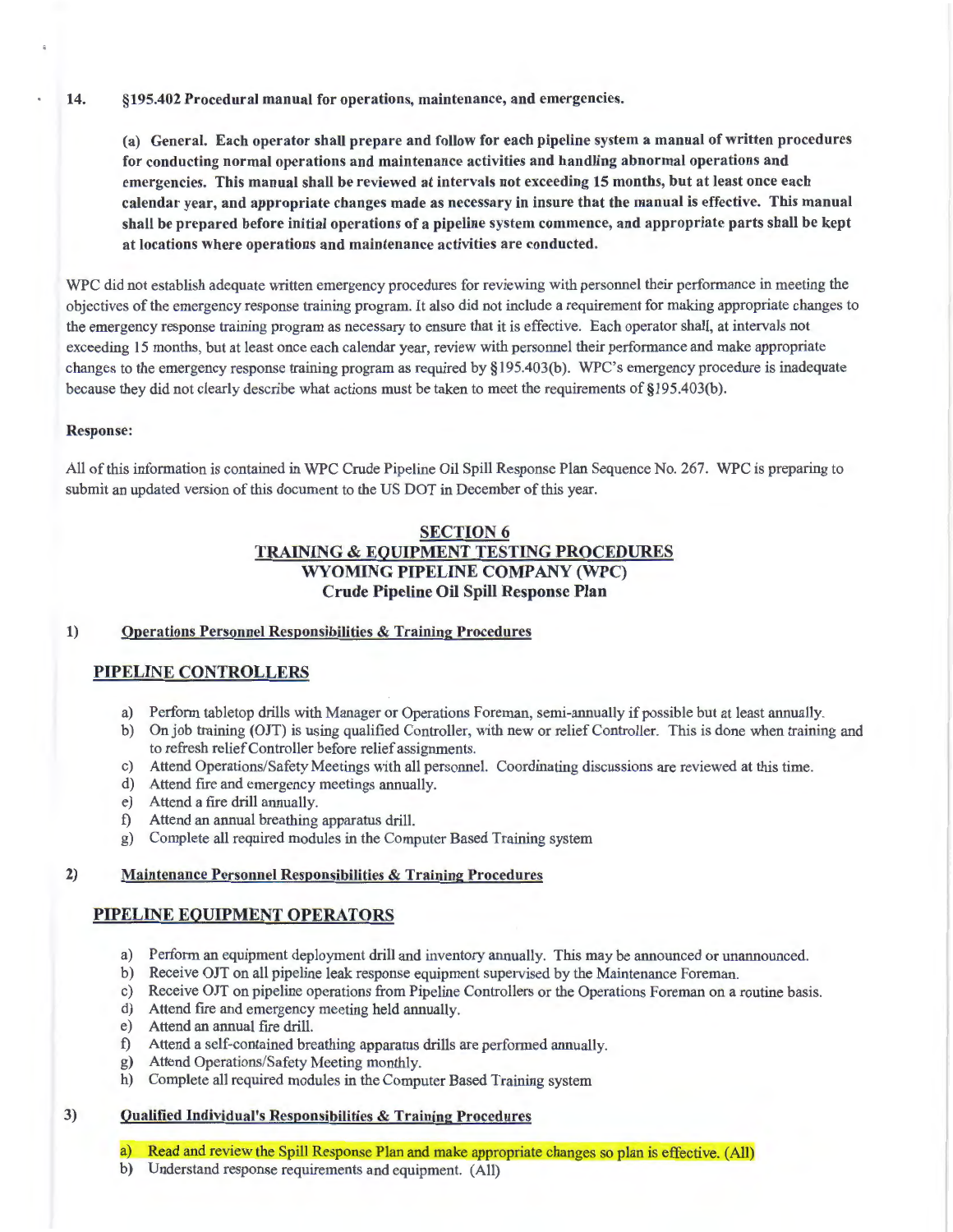- c) Teach assigned subjects to operators and maintenance personnel. (All)
- d) Maintain liaison with Response Contractors. (Maintenance Foreman)
- e) Update Response Manuals. (Operations Foreman)
- f) Ensure all response equipment, fire response equipment and frrefighting equipment is operating and properly maintained. (Maintenance Foreman)
- g) Complete all required modules in the Computer Based Training system

#### **4) Pipeline Superintendent Responsibilities & Training Procedures**

# **PIPELINE SUPERINTENDENT**

- a) Read and review the facility response manual and make appropriate changes so plan is effective.
- b) Understand response requirement- time, money, personnel, and equipment.
- c) Receive emergency response management training.
- d) Maintain liaison with Area Contingency Plan Committee.
- e) Schedule training programs.
- f) Schedule required drills.
- g) Assure that all events required to be documented are documented.
- h) Arrange from off-site area or areas for spill response command and communications, medical treatment, evacuation regrouping, and other emergency needs.
- i) Coordinate with outside medical, health, and emergency response agencies.
- j) Have responsibility to see that facility personnel use decontamination procedures.
- k) Be responsible for safety training.
- **1)** Be responsible for documentation of health and safety personnel occurrences.
- m) Advise outside responders coming on site of the risks and hazards.
- n) Maintain a thorough knowledge of the emergency response procedures.
- o) Review personnel performance in meeting the requirement of the emergency response training program.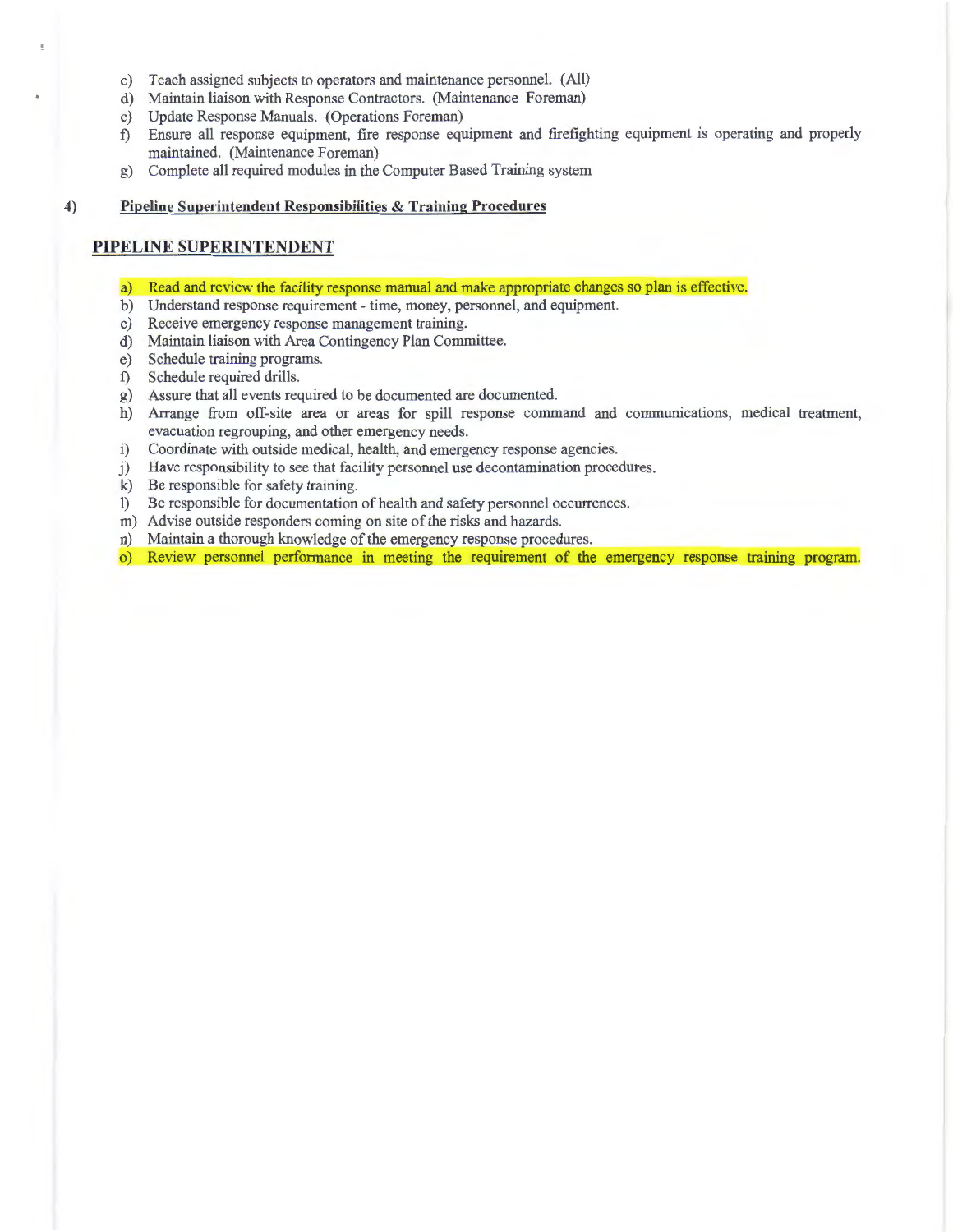(a) General. Each operator shall prepare and follow for each pipeline system a manual of written procedures for conducting normal operations and maintenance activities and handling abnormal operations and emergencies. This manual shall be reviewed at intervals not exceeding 15 months, but at least once each calendar year, and appropriate changes made as necessary to insure that the manual is effective. This manual shall be prepared before initial operations of a pipeline system commence, and appropriate parts shall be kept at locations where operations and maintenance activities are conducted.

WPC did not establish adequate written emergency procedures to verify that the supervisors be maintained a thorough knowledge of that portion of the emergency response procedures for which they are responsible. Each operator shall require and verify that supervisors maintain a thorough knowledge of the emergency response procedures for which they are responsible as required by §195.403(c). WPC's emergency procedure is inadequate because they did not clearly describe what actions must be taken to meet the requirement of §195.403(c).

# SECTION 6 TRAINING & EQUIPMENT TESTING PROCEDURES WYOMING PIPELINE COMPANY (WPC) Crude Pipeline Oil Spill Response Plan

## 5) Operations Personnel Responsibilities & Training Procedures

# PIPELINE CONTROLLERS

- a) Perform tabletop drills with Manager or Operations Foreman, semi-annually if possible but at least annually.
- b) On job training (OJT) is using qualified Controller, with new or relief Controller. This is done when training and to refresh relief Controller before relief assignments.
- c) Attend Operations/Safety Meetings with all personnel. Coordinating discussions are reviewed at this time.
- d) Attend fire and emergency meetings annually.
- e) Attend a fire drill annually.
- f) Attend an annual breathing apparatus drill.
- g) Complete all required modules in the Computer Based Training system

#### 6) Maintenance Personnel Responsibilities & Training Procedures

# PIPELINE EQUIPMENT OPERATORS

- a) Perform an equipment deployment drill and inventory annually. This may be announced or unannounced.
- b) Receive OJT on all pipeline leak response equipment supervised by the Maintenance Foreman.
- c) Receive OJT on pipeline operations from Pipeline Controllers or the Operations Foreman on a routine basis.
- d) Attend fire and emergency meeting held annually.
- e) Attend an annual fire drill.
- f) Attend a self-contained breathing apparatus drills are performed annually.
- g) Attend Operations/Safety Meeting monthly.
- h) Complete all required modules in the Computer Based Training system

# 7) Qualified Individual's Responsibilities & Training Procedures

- a) Read and review the Spill Response Plan and make appropriate changes so plan is effective. (All)
- b) Understand response requirements and equipment. (All)
- c) Teach assigned subjects to operators and maintenance personnel. (All)
- d) Maintain liaison with Response Contractors. (Maintenance Foreman)
- e) Update Response Manuals. (Operations Foreman)
- f) Ensure all response equipment, fire response equipment and frrefighting equipment is operating and properly maintained. (Maintenance Foreman)
- g) Complete all required modules in the Computer Based Training system